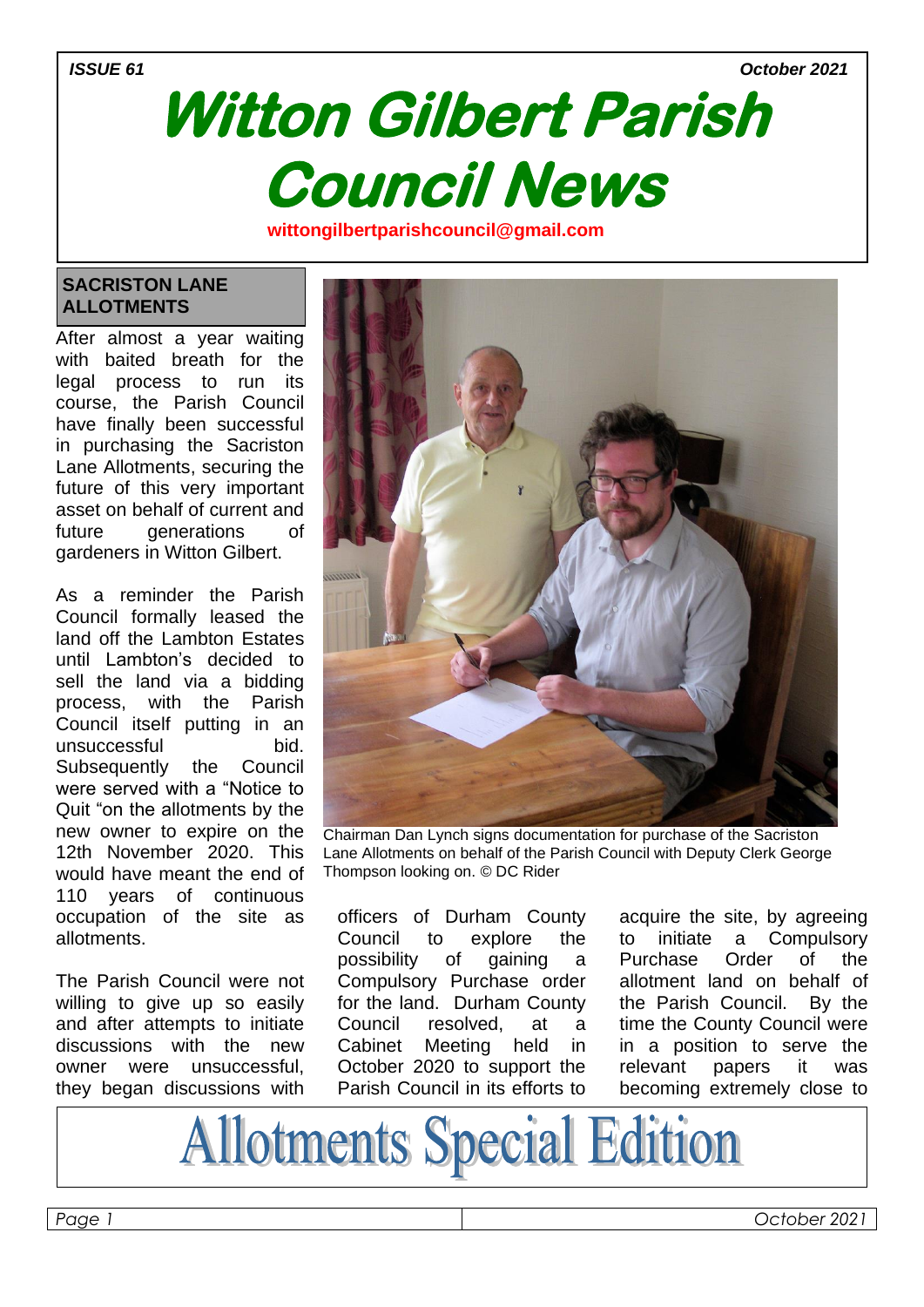

Members and Officers of the Parish Council, County Councillor Bev Coult, David Banks of the Northern Counties Allotments Association and Allotment Holders celebrate saving the allotments on 23rd October 2021 © DC Rider

the 12th November deadline and the tenants were already starting to remove property in anticipation of having to vacate their allotments. To everyone's relief following a conversation between the local MP's office and the owners of the allotments they had a change of heart and decided to withdraw the Notice to Quit and also to sell the land to the Parish Council on reasonable terms.

Many people have been involved in this endeavour to save the allotments including the current Deputy Clerk George Thompson who's final year as Clerk was dominated by the considerable amount of work that went into making this happen, Parish Clerk David Rider, Former and current Parish Councillors played a part including Councillor Geoff Brown who put in a lot of leg work on the project, both County Councillors Arnold Simpson and Beverley Coult who provided some funding and strong support behind the scenes in the Parish Council's effort to persuade the Cabinet of Durham County Council to agree to the CPO.

The Council are also indebted to Clare Cuskin and Andrew Holtham of Durham County Council who assisted greatly in navigating the Parish Council through the Compulsory Purchase Order process attending many remote meetings with officers and members of the Parish Council, to Robert Jauneika of H and H Land and Estates for his invaluable and ongoing help, and to Nick Rippin, assistant to MP Mary Foy who was instrumental in obtaining the agreement of the now former owners.

Finally, a big thank you to all of our other supporters and advisers who helped to secure the future of our popular allotments.

### *Editor's note*

The Parish Council held an event on 23rd October to celebrate the acquisition of the Sacriston Lane Allotments (See above photograph).

#### **WITTON GILBERT PARISH COUNCIL**

#### *Parish Council Meetings and Contact Details*

Current members of Witton Gilbert Parish Council are as follows: -

| Daniel Lynch          | 07837278471 |
|-----------------------|-------------|
| <b>Neil Liddle</b>    | 07950440265 |
| <b>Arnold Simpson</b> | 3712161     |
| Lynne Hope            | 0790418423  |
| <b>Geoff Brown</b>    | 07540500073 |
| Lisa Watts            | 07592527174 |
| <b>Claire Simmons</b> | 07736936918 |
| Kristi Johnson        | 07758334238 |

Parish Council meetings are normally held on the second Monday of the month in the Witton Gilbert Community Centre at 6.30 pm. Anyone attending the meetings are currently being asked to consider wearing face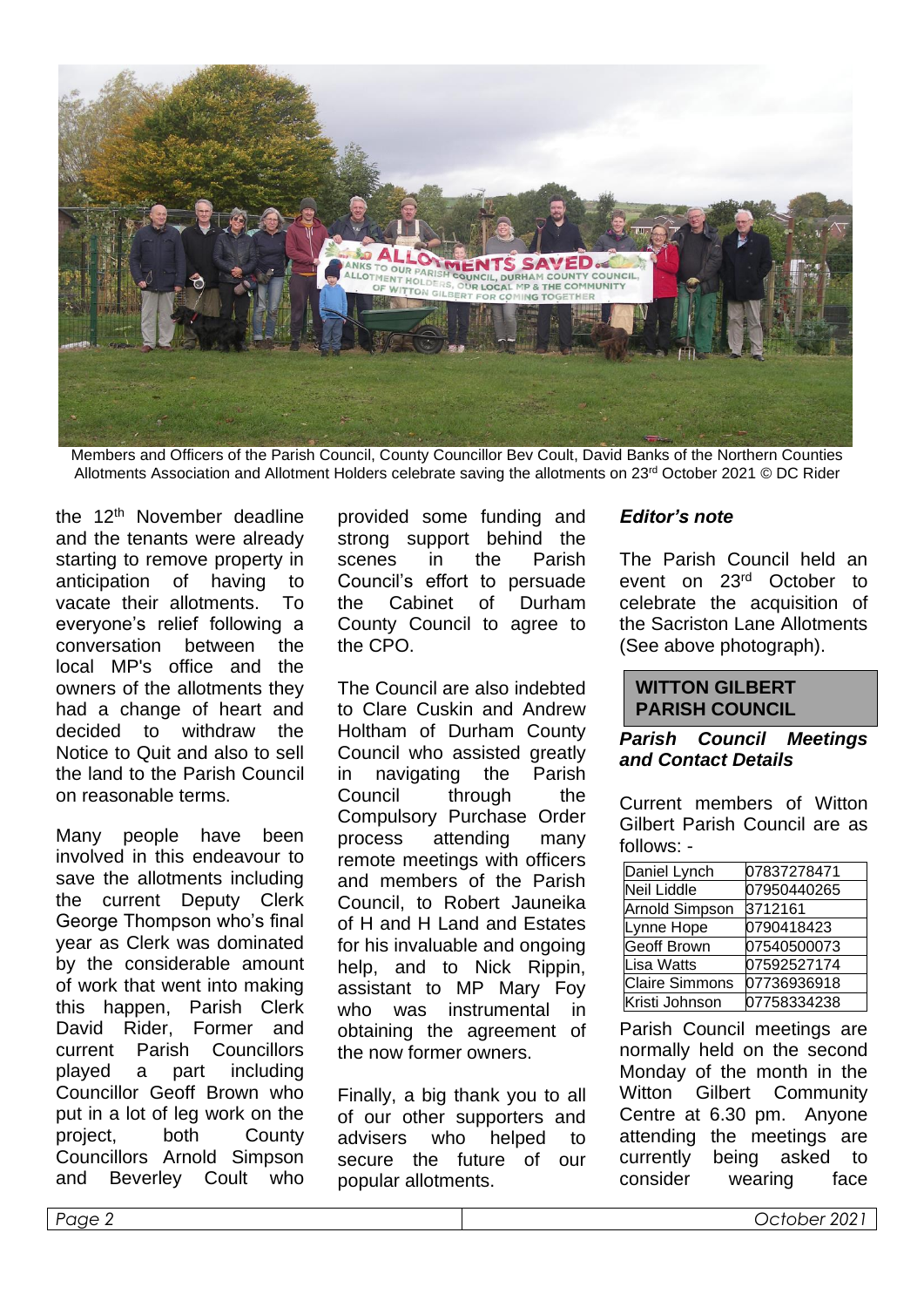coverings and to social distance in line with current government advice on Covid 19.

Members of the public wishing to attend a meeting may do so but must leave during confidential parts of the agenda. Residents may be given an opportunity to speak but this will be restricted to 15 minutes in total and is at the Chairman's discretion.

Agendas are published on the notice boards at McColl's, at the top of Newton Street, at Briar Lea and on the Parish Council website and minutes are available on the website.

. The Parish Clerk can be contacted by Mobile phone on 07587568095 or by email on wittongilbertparishcouncil@g mail.com

The Deputy Parish Clerk can be contacted on 01913711808, or by mobile phone at 07984027243 or by email at wgassistantclerk@gmail.com

# *Family Fun Day*

On Saturday the 4<sup>th</sup> September the Parish Council organised a family fun day which took place on the football field behind the Community Centre.

It was thought that it would be a good way for all members of the

family both young and old to have an enjoyable day out before the school holidays were over and as the village transitions out of the Covid lockdown restrictions.

A large number of people were present thoroughly enjoying themselves on the attractions and nobody went hungry as there were vendors providing refreshments.



One of a number of vendors providing refreshments

The Community Centre was open for the day so that people could use the bathroom facilities.

It was not just local residents having a good time who benefitted from the Fun Day as £580 was raised for the local CHAD charity via a raffle held on the day.



The football field as it was on the Fun Day

The Fun Day was so successful that it's likely to take place again next year with the Parish Council setting up an organising committee consisting of Councillors and members of the public for this and similar events in the coming years.

### *2021 Bonfire night Firework Display*

This year's Bonfire Night firework display will take place on the 6<sup>th</sup> November on Clink Bank Field. Unfortunately, due to the health and safety requirements that we need to meet in relation to our insurance cover, this year's event will be a fireworks display only there will not be a bonfire. We understand that this will be disappointing for many, and we are especially disappointed in not being able to work with Witton Gilbert school who always do such a great job of providing a guy for the bonfire. We are working on ways to make the bonfire possible for future events.

We also need volunteers for the night of the event! Without volunteers the event wouldn't be possible so if you

can help out that would be great!

If you have any questions or concerns, or are interested in volunteering on the night, please contact Kristi at [wittonbonfire@gmail.com.](mailto:wittonbonfire@gmail.com)

See you on the 6<sup>th</sup>!